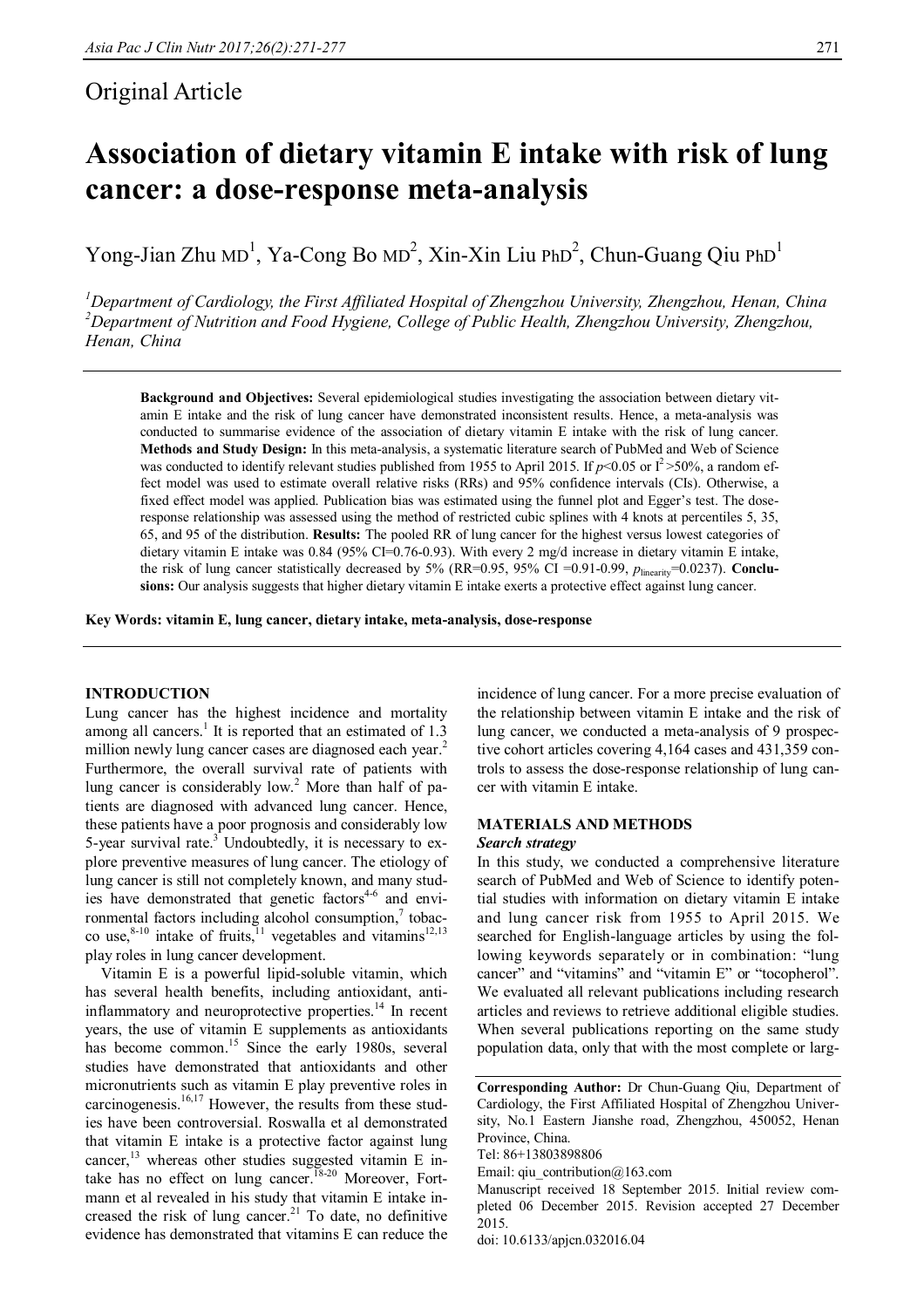est sample was included in our meta-analysis.

# *Study selection*

We scrutinized full text of each potentially relevant paper by using the following inclusion criteria to select studies for the meta-analysis: (1) studies on dietary vitamin E intake and risk of lung cancer (2) studies included should be prospective cohort studies; (3) dietary vitamin E intake was the independent variable of interest; (4) the dependent variable of interest was lung cancer; (5) provide sufficient data for estimating an RR with a 95% CI; and (6) the studies must provide the dietary intake of vitamin E for each response category(or data available to calculate them) for dose-response analysis. The exclusion criteria were: (1) reviews; (2) the RR with 95% CI was unavailable; (3) repeated publications; and (4) studies about vitamin supplement.

# *Data extraction*

To minimise bias, 2 reviewers independently and carefully extracted information from all eligible studies meeting the inclusion criteria. Disagreements regarding eligibility of the data were resolved through consensus with a third reviewer. The following characteristics were collected from each study in the order shown: the first author's surname, publication year, country, study design, source of controls, the age range of study participants, duration of follow-up, the total number of participants and cases (person-years), the numbers of cases and controls with lung cancer, and RR (95% CI) for each category of vitamin E. From each study, we used the RR that reflected the maximum extent of control for potential confounders.

#### *Statistical analysis*

The inverse variance-weighted mean of the logarithm of RR with the95% CI was calculated to assess the association between dietary vitamin E intake and the risk of lung cancer.  $I^2$  was used to assess heterogeneity, and  $I^2$  values of 0%, 25%, 50% and 75%, respectively, represented no, low, moderate and high heterogeneity.<sup>22</sup> If  $p<0.05$  or  $1^2$ >50%, which represented significant heterogeneity, a random effects model was applied. Otherwise, a fixed effects model was applied. The potential publication bias was evaluated using Egger's test<sup>23</sup> and Funnel plots.

The method of restricted cubic splines with 4 knots at percentiles 5, 35, 65, and 95 of the distribution was adopted to assess the dose-response relationship between dietary vitamin E intake and lung cancer risk. For this method, the distribution of cases and person-years or controls, and the RRs with 95% CI with the variance estimates for at least three quantitative exposure categories are known. The median or mean intake of vitamin E in each category was assigned to the corresponding RR with 95% CI for each study. For studies that reported vitamin E by range of intake in the articles, the midpoint of the range was used. When the highest category was openended, we assumed the width of the category to be the same as that of the adjacent category. When the lowest category was open-ended, we set the lower boundary to zero. $24,25$  All statistical analyses were conducted using STATA software (version 12.0; StatCorp, College Station, TX, USA). A 2-sided *p* value <0.05 was considered

statistically significant.

# **RESULTS**

#### *Search results and study characteristics*

In total, we identified 504 and 978 articles from PubMed and Web of Science, respectively. One article was retrieved from a reference list. After excluding 847 duplicate papers, we reviewed the titles and abstracts of the remaining 636 articles and excluded an additional 596 articles. We examined the full text of the remaining 40 articles, and 28 articles were excluded for the following reasons: 1article did not report the RR, 21were reviews, 1 did not report the 95% CI, 6 did not report dietary vitamin E intake, and 2 were case-control studies. Finally, 9 articles reporting 11 studies<sup>13,26-33</sup> with 4,164 cases and 435,532 participants were included in our meta-analysis. The characteristics of the selected studies are presented in Table 1. Among the 11 studies, 4 studies were conducted in America, 5 in Europe, and the remaining 2 in Asia.

# *Comparison of high and low dietary vitamin E intake*

The pooled RRs were calculated to compare the highest dietary vitamin E intake with the lowest dietary vitamin E intake. Compared with the lowest intake, the highest dietary vitamin E intake was associated with a decrease risk of lung cancer (pooled RR=0.84, 95%CI=0.76-0.93,  $I^2 =$ 41.1%; Figure 1).

Subgroup analysis by geographic location revealed significant inverse associations of dietary vitamin E intake with lung cancer for the European and American populations (pooled RR=0.85, 95% CI=0.75-0.95), but not for the Asian population. An analysis stratified by gender revealed no significant association between dietary vitamin E intake and the risk of lung cancer in males or females. However, an inverse association between dietary vitamin E intake and the risk of lung cancer was observed in mixed population (males and females). Subgroup analysis by history of smoking revealed an inverse association of dietary vitamin E intake with the risk of lung cancer among current smokers, but not among former smokers or never smokers. The results are provided in Table 2.

#### *Dose-response analysis*

Dose-response analysis revealed that the risk of lung cancer statistically decreased by 5% for every 2 mg/d increase in dietary vitamin E intake (RR=0.95, 95% CI=0.92-0.99, *p*linearity=0.009; Figure 2).

# *Sensitivity analysis and publication bias*

Sensitivity analysis showed that no individual study significantly influenced the pooled effect. Symmetrical funnel plots were obtained (Figure 3). Moreover, the Egger's test showed no evidence of publication bias (*t*=1.24, *p*=0.246).

# **DISCUSSION**

Diet is reported to be associated with the aetiology of lung cancer, and antioxidant-rich foods are believed to be protective factors.<sup>34</sup> Epidemiological studies have demonstrated a significant association between antioxidant vitamin intakes and the risk of lung cancer.<sup>35</sup> However, pre-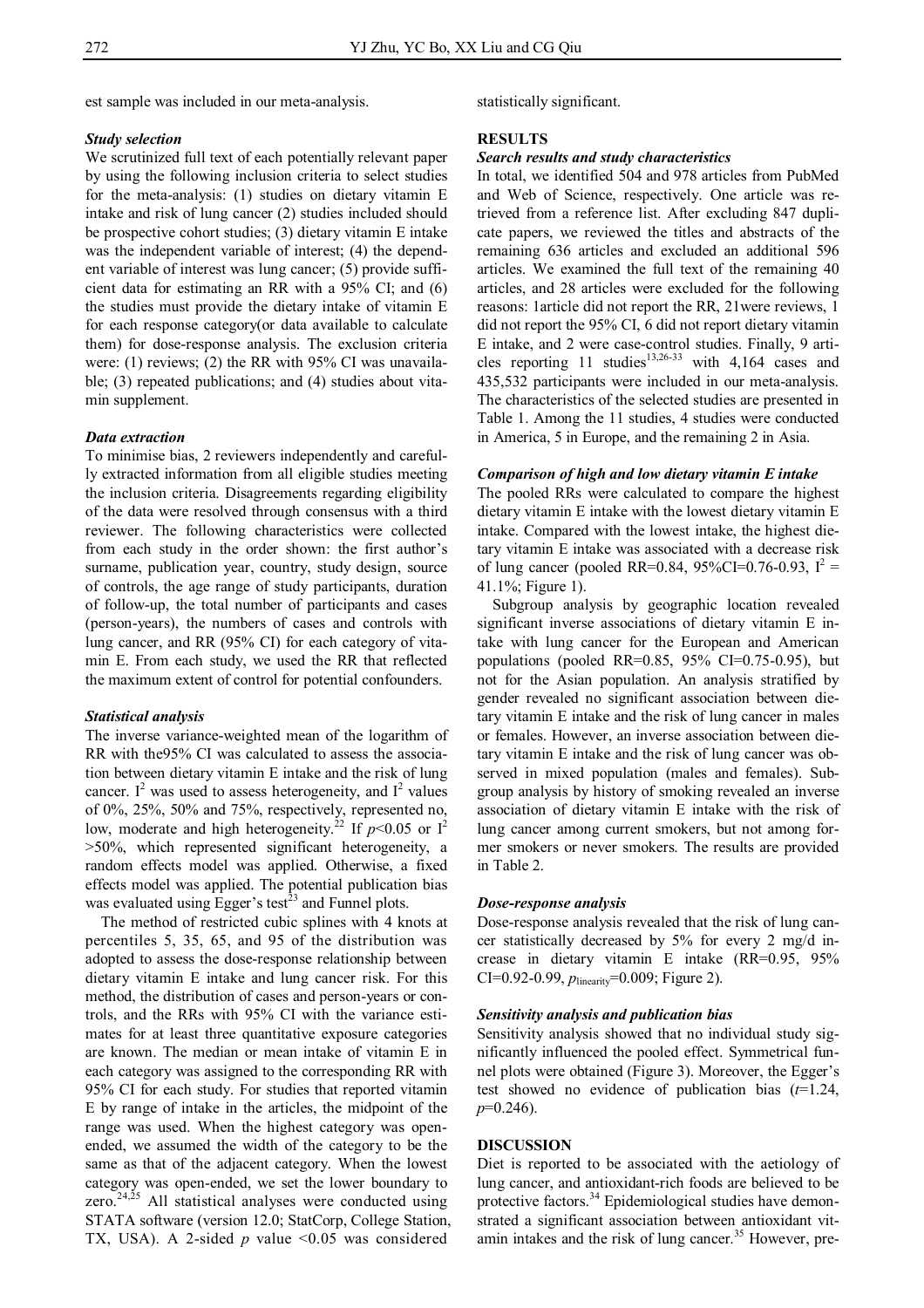| First author,<br>year           | Country              | Study<br>design | Participants<br>(cases) | Age range                       | Follow-up<br>years | $RR(95\% CI)$ for<br>highest vs lowest category                       | Adjustment for covariate                                                                                                                                                                                                                                                                                               |
|---------------------------------|----------------------|-----------------|-------------------------|---------------------------------|--------------------|-----------------------------------------------------------------------|------------------------------------------------------------------------------------------------------------------------------------------------------------------------------------------------------------------------------------------------------------------------------------------------------------------------|
| Bandera, $19\overline{97}^{26}$ | <b>United States</b> | Cohort          | 48,000 (525)            | 40-80                           | 18                 | $0.86(0.67-1.09)$ for men<br>$0.8$ $(0.52 - 1.23)$ for women          | Age, education, cigarettes/day, years smoking, and total energy                                                                                                                                                                                                                                                        |
| Speizer, $1999^{29}$            | <b>United States</b> | Cohort          | 121,700 (593)           | $30 - 55$                       | 16                 | $0.91(0.7-1.2)$                                                       | Total energy intake, smoking and age of starting to smoke                                                                                                                                                                                                                                                              |
| Voorrips,<br>$2000^{30}$        | Netherland           | Cohort          | 58,279 (939)            | $55 - 69$                       |                    | $1.29(0.88-1.89)$                                                     | Age, family history, smoking, SES, folate (quintiles), energy (continu-<br>ous)                                                                                                                                                                                                                                        |
| Yong, $1997^{31}$               | <b>United States</b> | Cohort          | 10,068 (248)            | $25 - 74$                       | 22                 | $0.88(0.62 - 1.25)$                                                   | Sex, race, educational attainment, nonrecreabonal activity level, BMI                                                                                                                                                                                                                                                  |
| Yuan, $2003^{32}$               | China                | Cohort          | 63,257 (482)            | 45-74                           | 6                  | $0.88(0.65-1.2)$                                                      | Age at baseline, sex, dialect group, year of interview, level of educa-<br>tion, and BMI.                                                                                                                                                                                                                              |
| Knekt, 1993 <sup>27</sup>       | Finnish              | Cohort          | 5,254(121)              | >15                             | 19                 | $3.3$ (1-11.3) for never smoker<br>$0.8$ (0.5-1.3) for current smoker | Age                                                                                                                                                                                                                                                                                                                    |
| Wu, $2014^{13}$                 | China                | Cohort          | 72,829 (481)            | 40-70                           | $\overline{4}$     | $0.78(0.58-1.07)$                                                     | Age, average intake of total energy and the calcium-to-magnesium<br>(Ca:Mg) ratio, ever consumption of tea, status exposed to passive                                                                                                                                                                                  |
| Roswalla,<br>$2010^{28}$        | Denmark              | Cohort          | 55,557 (721)            | 59.2 (case)<br>$56.2$ (control) | 14                 | $0.59(0.44-0.77)$                                                     | In take of the three other micronutrients as well as dietary in take for the<br>supplemental intake and supplemental intake for the dietary intake and<br>further for smoking status (never/former/present), smoking duration,<br>smoking intensity, possible cessation and when, passive smoking and<br>work exposure |
| Ocke, $2007^{33}$               | Netherlands          | Cohort          | 561 (54)                | 59.3 (case)<br>$59.5$ (control) | 20                 | $0.68(0.31-1.51)$                                                     | Age, pack-years of cigarettes, and energy intake                                                                                                                                                                                                                                                                       |

**Table 1.** Characteristics of studies on dietary vitamin E intake and lung cancer risk

BMI: body mass index; SES: socioeconomic status; RR: relative risk; CI: confidence intervals.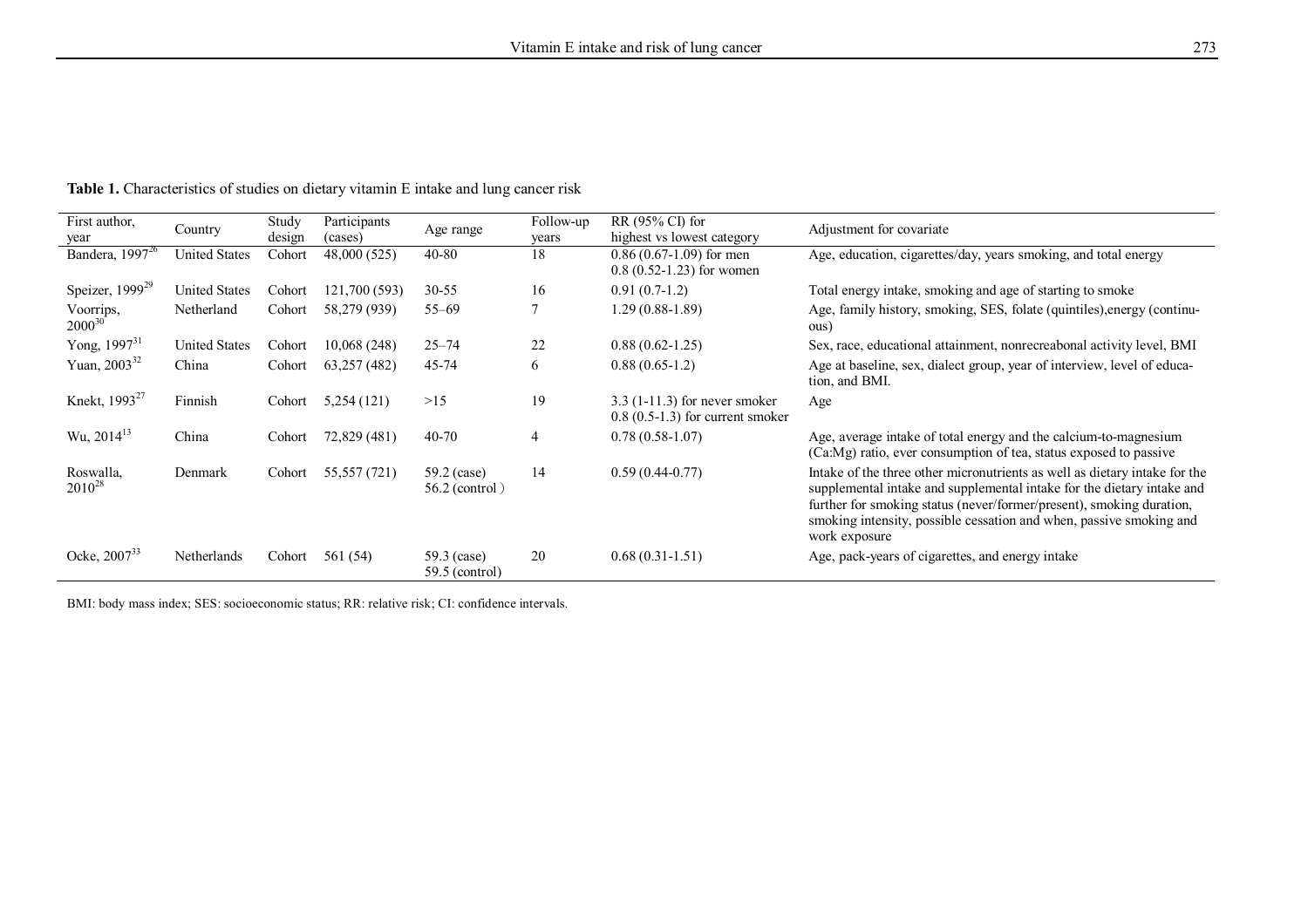

**Figure 1.** The forest plot between highest versus lowest categories of dietary vitamin E intake and lung cancer risk. RR: relative risk; CI: confidence intervals.

**Table 2.** Pooled risk estimates of the association between vitamin E intake and lung cancer risk

| Subgroups            | No. of | No. of studies | RR (95% CI) for            | Analysis | Heterogeneity test |            |
|----------------------|--------|----------------|----------------------------|----------|--------------------|------------|
|                      | cases  |                | highest vs lowest category | model    | $I^2(%)$           | $p$ -value |
| All studies          | 4164   |                | $0.84(0.76-0.93)$          | Fixed    | 41.1               | 0.075      |
| Geographic locations |        |                |                            |          |                    |            |
| America and Europe   | 3201   | 9              | $0.85(0.75-0.95)$          | Random   | 52.0               | 0.034      |
| Asia                 | 963    | 2              | $0.83(0.63-1.03)$          | Fixed    | $\mathbf{0}$       | 0.585      |
| <b>Sex</b>           |        |                |                            |          |                    |            |
| Men                  | 1639   |                | $0.95(0.79-1.14)$          | Random   | 52                 | 0.08       |
| Women                | 1599   | 3              | $0.84(0.70-1.01)$          | Fixed    | $\theta$           | 0.736      |
| Mixed                | 926    | 3              | $0.75(0.63-0.89)$          | Random   | 57.2               | 0.097      |
| History of smoking   |        |                |                            |          |                    |            |
| Never                | 310    |                | $0.88(0.62 - 1.26)$        | Random   | 51.8               | 0.065      |
| Current              | 1930   |                | $0.74(0.61-0.89)$          | Fixed    | 47.9               | 0.087      |
| Former               | 528    |                | $0.75(0.54-1.05)$          | Random   | 50.4               | 0.109      |

RR: Relative Risk; CI: confidence intervals.

vious studies showed controversial results. This study is the first meta-analysis of the dose-response relationship between dietary vitamin E intake and the risk of lung cancer. Our results indicated that dietary vitamin E intake was significantly associated with a reduced risk of lung cancer. Moreover, dose-response analysis revealed a linear relationship between dietary vitamin E intake and the risk of lung cancer, the risk decreased by 5% for every 2 mg/d increase in dietary vitamin E intake.

Vitamin E is a powerful lipid-soluble antioxidant<sup>36</sup> and might be effective in reducing the risk of lung cancer by reducing oxidative stress.<sup>37</sup> Li and Zhang<sup>38</sup> reported that vitamin E intake reduced the risk of gastric cancer ((RR=0.65, 95% CI=0.57-0.74). Moreover, a previous meta-analysis $39$  indicated that high vitamin E intakes could reduce the risk of bladder cancer (RR=0.82, 95% CI=0.72-0.90). Another meta-analysis suggested that vitamin E was associated with a significant reduction in the incidence of prostate cancer (RR=0.85, 95% CI=0.73-  $0.96$ .<sup>40</sup> Our meta-analysis showed an inverse association

between dietary vitamin E intake and the risk of lung cancer, which adds new evidence for the relationship between vitamin E and the risk of cancer. More importantly, we found a linear relationship between dietary vitamin E intake and the risk of lung cancer, with the risk decreasing by 5% for every 2 mg/d increase in dietary vitamin E intake. Notably, our result differs from that of a randomised controlled trial  $(RCT)$ .<sup>41</sup> Differences in the results of observational studies and RCT of vitamin E, particularly when hypotheses of RCT are null, can be attributed to numerous reasons. The most prominent reasons are the selection of an inappropriate intervention dose (too high or too low), duration (too short), timing (too late in life), or study population (people with adequate nutrition). $42$ 

Several mechanisms might explain the inverse association between dietary vitamin E intake and the risk of lung cancer. First, vitamin E is a powerful antioxidant<sup>43</sup> with anti-inflammatory<sup>44</sup> properties that protect cells and DNA from reactive radicals. Second, vitamin E may reduce nitrite and inhibit the production of carcinogenic nitro-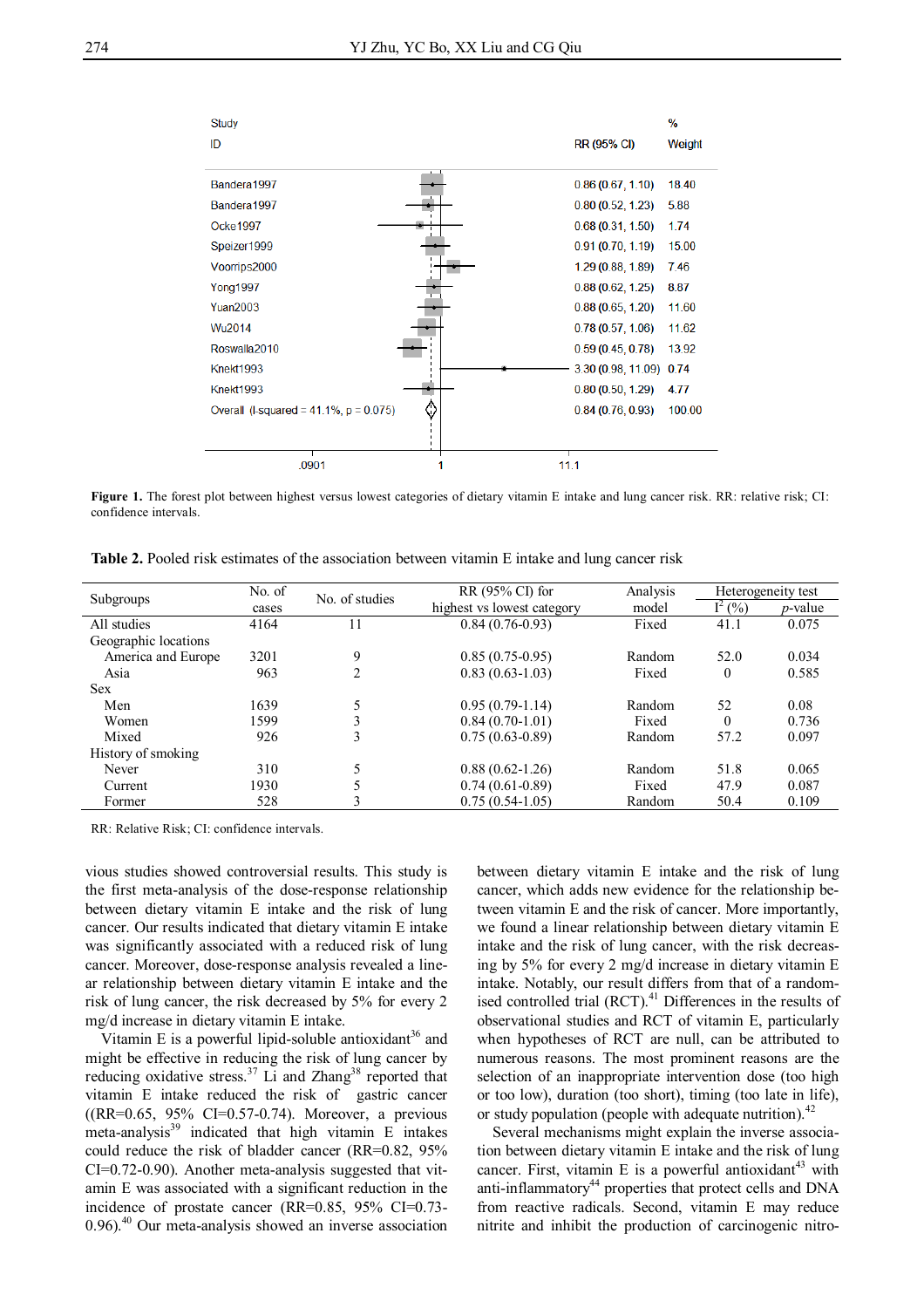

**Figure 2.** Dose-response relationship between dietary vitamin E intake and the risk of lung cancer



**Figure 3.** Funnel plot for publication bias of dietary vitamin E intake and the risk of lung cancer.

soamides and nitrosoamines. $45,46$  Additionally, vitamin E may prevent carcinogenesis by down regulating the nuclear factor (NF)-κB signalling pathway to inhibit cell proliferation and angiogenesis, inducing apoptosis.<sup>47-50</sup>

Subgroup analysis by history of smoking revealed that higher dietary vitamin E intakes were associated with a reduced risk of lung cancer in current smokers, but not in former smokers or never smokers. Smoking has been strongly implicated as a risk factor for lung cancer. Epidemiological studies have demonstrated that the major pathological mechanism of the association of smoking with lung cancer is exposure to side stream smoking increasing oxidative stress.<sup>51,52</sup> Hence, the antioxidant properties of vitamin E may explain the reduction of the risk of lung cancer risk observed in current smokers.

Subgroup analysis by gender revealed no significant association between dietary vitamin E intake and the risk of lung cancer in males or females. However, an inverse association was observed between dietary vitamin E intake and the risk of lung cancer among the mixed population, although this conclusion should be interpreted cautiously because of the insufficient sample size. This issue should be clarified by conducting better-designed studies with a larger sample size. We also found that dietary vitamin E intake was inversely associated with the risk of lung cancer for the American and European populations. However, dietary vitamin E intakes were found to be

marginally significantly associated with the risk of lung cancer for the Asian population (pooled RR=0.84, 95%  $CI=0.7-1.01$ ). We hypothesise that this marginally significantly association is caused by the insufficient sample size, because only 2 studies were conducted in Asia. Another reason for the difference in the geographic location subgroups is that dietary sources of vitamin E vary among ethnic groups and cultures. In the Western diet, the major dietary sources of vitamin E are soybeans and soybean oil, which contain a high proportion of  $\gamma$ -tocopherol.<sup>53</sup> By contrast, in the Asian population, the main sources are leafy greens and eggs, which contain high quantities of  $\alpha$ tocopherol.<sup>54</sup> Compared with α-tocopherol, γ-tocopherol may have unique mechanistic characteristics, such as anti-inflammatory activities, including inhibition of cyclooxygenase activity, which might make an important contribution to the effect of vitamin E on reduced lung cancer risk.<sup>51</sup>

The present study has several advantages. First, our study firstly reported the dose-response meta-analysis to assess the association between dietary vitamin E intake and lung cancer risk. Second, all included studies were cohort studies, which are effective in identifying causal relationships and can measure exposure more precisely. Moreover, no publication bias was observed, suggesting that the pooled results might be unbiased, and subgroup analysis was applied to evaluate the role of dietary vitamin E intakes under certain conditions.

The present analysis also has some limitations. First, the included studies were limited to America, Europe and Asia. Therefore, the conclusions should be applied cautiously for other regions. Second, the present studies included did not report the association between vitamin E intakes and different histological types of lung cancer. Therefore, we could not conduct the stratified analysis by histological type.

#### *Conclusion*

The results of this meta-analysis suggest that dietary vitamin E intake is significantly associated with a reduced risk of lung cancer. Dose-response analysis suggests that the estimated risk reduction for lung cancer is 5% for every 2 mg/d increase in dietary vitamin E intake. It should be noted that the findings needs to be confirmed further by larger prospective studies.

# **AUTHOR DISCLOSURES**

None of the authors have any personal or financial conflicts of interest to declare.

# **REFERENCES**

- 1. Jemal A, Bray F, Center MM, Ferlay J, Ward E, Forman D. Global Cancer Statistics. CA Cancer J Clin. 2011;61:61:69- 90. doi: 10.3322/caac.20107.
- 2. Herbst RS, Heymach JV, Lippman SM. Lung cancer. N Engl J Med. 2008;359:1367-80. doi: 10.1056/NEJMra0802 714.
- 3. Siegel R, Ma J, Zou Z, Jemal A. Cancer statistics, 2014. CA Cancer J Clin. 2014;64:9-29. doi: 10.3322/caac.21208.
- 4. Chan-Yeung M, Tan-Un KC, Ip MSM, Tsang KWT, Ho SP, Ho JCM, Chan H, Lam WK. Lung cancer susceptibility and polymorphisms of glutathione-S-transferase genes in Hong Kong. Lung Cancer. 2004;45:155-60. doi: 10.1016/j.lung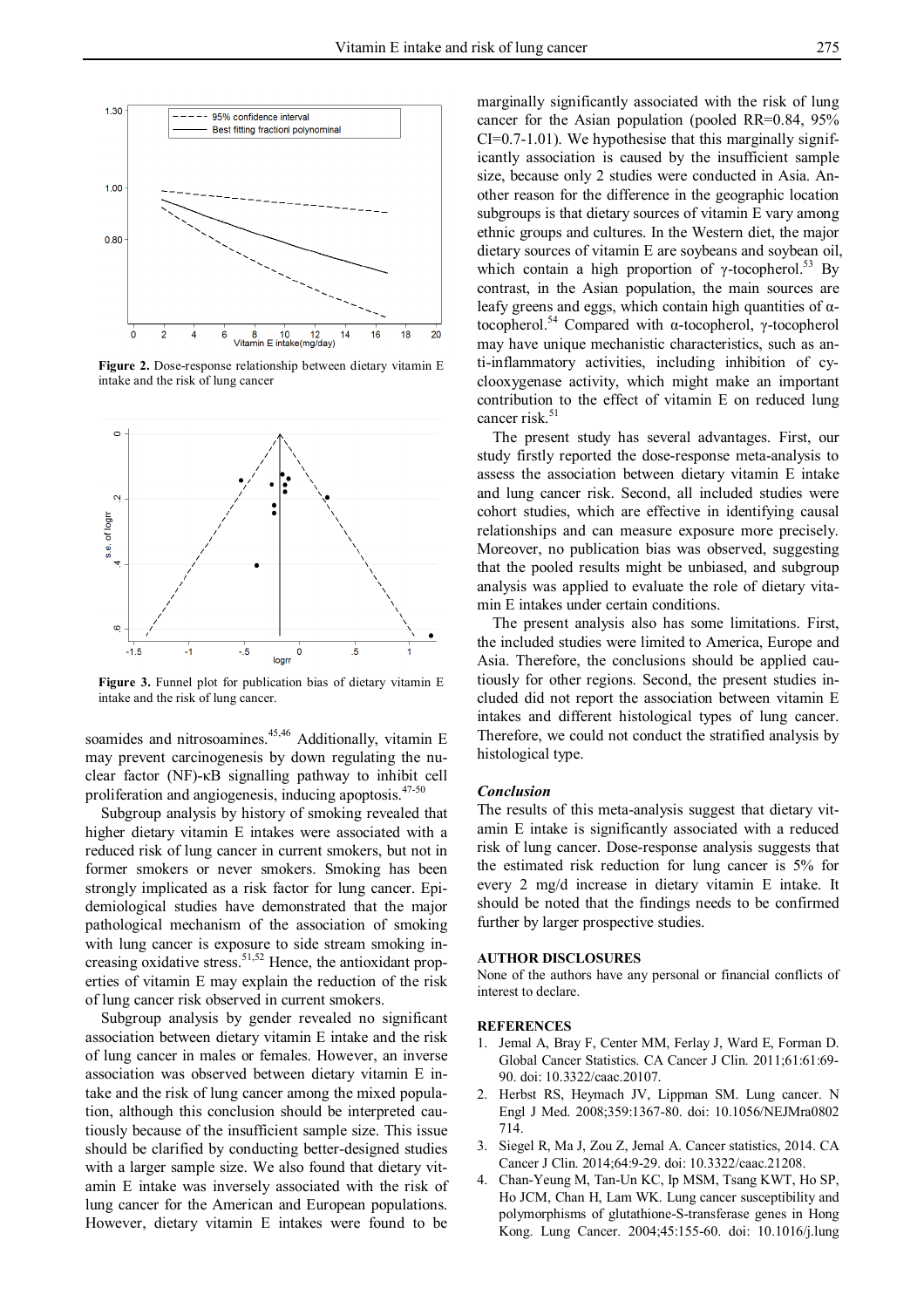can.2004.01.016.

- 5. Fang W, Qiu F, Zhang L, Deng J, Zhang H, Yang L, Zhou Y, Lu J. The functional polymorphism of NBS1 p.Glu185Gln is associated with an increased risk of lung cancer in Chinese populations: Case-control and a metaanalysis. Mutat Res. Mutat Res. 2014;770:61-8. doi: 10. 1016/j.mrfmmm.2014.07.009.
- 6. Lu X, Ke J, Luo X, Zhu Y, Zou L, Li H et al. The SNP rs402710 in 5p15.33 Is associated with lung cancer risk: a replication study in Chinese population and a meta-analysis. PLoS One. 2013;8:e76252. doi: 10.1371/journal.pone.00762 52.
- 7. Druesne-Pecollo N, Keita Y, Touvier M, Chan DSM, Norat T, Hercberg S, Latino-Martel P. Alcohol drinking and second primary cancer risk in patients with upper aerodigestive tract cancers: a systematic review and metaanalysis of observational studies. Cancer Epidemiol Biomarkers Prev. 2014;23:324-31. doi: 10.1158/1055-9965. epi-13-0779.
- 8. Kim CH, Lee YC, Hung RJ, McNallan SR, Cote ML, Lim WY et al. Exposure to secondhand tobacco smoke and lung cancer by histological type: a pooled analysis of the International Lung Cancer Consortium (ILCCO). Int J Cancer. 2014;135:1918-30. doi: 10.1002/ijc.28835.
- 9. Kiyohara C, Horiuchi T, Takayama K, Nakanishi Y. Genetic polymorphisms involved in carcinogen metabolism and DNA repair and lung cancer risk in a Japanese population. J Thorac Oncol. 2012;7:954-62. doi: 10.1097/JTO.0b013e318 24de30f.
- 10. Petrauskaite R, Pershagen G, Gurevicius R. Lung cancer near an industrial site in Lithuania with major emissions of airway irritants. Int J Cancer. 2002;99:106-11. doi: 10.1002/ ijc.10314.
- 11. Norat T, Aune D, Chan D, Romaguera D. Fruits and vegetables: updating the epidemiologic evidence for the WCRF/AICR lifestyle recommendations for cancer prevention. Cancer Treat Res. 2014:159:35-50. doi: 10. 1007/978-3-642-38007-5\_3.
- 12. The Alpha-Tocopherol, Beta Carotene Cancer Prevention Study Group. The effect of vitamin E and beta carotene on the incidence of lung cancer and other cancers in male smokers. N Engl J Med. 1994;330:1029-35.
- 13. Wu Q-J, Xiang Y-B, Yang G, Li H-L, Lan Q, Gao Y-T, Zheng W, Shu X-O, Fowke JH. Vitamin E intake and the lung cancer risk among female nonsmokers: A report from the Shanghai Women's Health Study. Int J Cancer. 2015; 136: 610-7. doi: 10.1002/ijc.29016.
- 14. Nesaretnam K. Multitargeted therapy of cancer by tocotrienols. Cancer Lett. 2008;269:388-95. doi: 10.1016/j. canlet.2008.03.063.
- 15. Bjelakovic G, Nikolova D, Gluud C. Antioxidant supplements to prevent mortality. JAMA. 2013;17:1178-9. doi: 10.1001/jama.2013.277028.
- 16. Peto R, Doll R, Buckley JD, Sporn MB. Can dietary betacarotene materially reduce human cancer rates? Nature. 1981;290:5803:201-8. doi: 10.1038/290201a0.
- 17. Dorgan JF, Schatzkin A. Antioxidant micronutrients in cancer prevention. Hematol Oncol Clin North Am. 1991;5: 43-68.
- 18. Virtamo J, Pietinen P, Huttunen JK, Korhonen P, Malila N, Virtanen MJ, Albanes D, Taylor PR, Albert P. Incidence of cancer and mortality following alpha-tocopherol and betacarotene supplementation: a post intervention follow-up. JAMA. 2003;290:476-85. doi: 10.1001/jama.290.4.476.
- 19. Lee IM, Cook NR, Gaziano JM, Gordon D, Ridker PM, Manson JE, Hennekens CH, Buring JE. Vitamin E in the primary prevention of cardiovascular disease and cancer -

The Women's Health Study: a randomized controlled trial. JAMA. 2005;294:56-65. doi: 10.1001/jama.294.1.56.

- 20. The effect of vitamin E and beta carotene on the incidence of lung cancer and other cancers in male smokers. The Alpha-Tocopherol, Beta Carotene Cancer Prevention Study Group. N Engl J Med. 1994;330:1029-35. doi: 10.1056/ nejm199404143301501.
- 21. Fortmann SP, Burda BU, Senger CA, Lin JS, Whitlock EP. Vitamin and mineral supplements in the primary prevention of cardiovascular disease and cancer: an updated systematic evidence review for the US Preventive Services Task Force. Ann Intern Med. 2013;159:824-34.
- 22. Higgins JPT, Thompson SG, Deeks JJ, Altman DG. Measuring inconsistency in meta-analyses. BMJ. 2003;327: 557-60. doi: 10.1136/bmj.327.7414.557.
- 23. Egger M, Davey Smith G, Schneider M, Minder C. Bias in meta-analysis detected by a simple, graphical test. BMJ (Clinical research ed.). 1997;315:629-34.
- 24. Hong Z, Tian C, Zhang X. Dietary calcium intake, vitamin D levels, and breast cancer risk: a dose-response analysis of observational studies. Breast Cancer Res Treat. 2012;136: 309-12. doi: 10.1007/s10549-012-2172-8.
- 25. Wu W, Kang S, Zhang D. Association of vitamin B-6, vitamin B-12 and methionine with risk of breast cancer: a dose-response meta-analysis. Br J Cancer. 2013;109:1926- 44. doi: 10.1038/bjc.2013.438.
- 26. Bandera EV, Freudenheim JL, Marshall JR, Zielezny M, Priore RL, Brasure J, Baptiste M, Graham S. Diet and alcohol consumption and lung cancer risk in the New York State Cohort (United States). Cancer Causes Control. 1997; 8:828-40. doi: 10.1023/a:1018456127018.
- 27. Knekt P. Vitamin E and smoking and the risk of lung cancer. Ann N Y Acad Sci. 1993;686:280-7; discussion 87-8. doi: 10.1111/j.1749-6632.1993.tb39187.x.
- 28. Roswall N, Olsen A, Christensen J, Dragsted LO, Overvad K, Tjonneland A. Source-specific effects of micronutrients in lung cancer prevention. Lung Cancer. 2010;67:275-81. doi: 10.1016/j.lungcan.2009.11.010.
- 29. Speizer FE, Colditz GA, Hunter DJ, Rosner B, Hennekens C. Prospective study of smoking, antioxidant intake, and lung cancer in middle-aged women (USA). Cancer Causes Control. 1999;10:475-82. doi: 10.1023/a:1008931526525.
- 30. Voorrips LE, Goldbohm RA, Brants HA, van Poppel GA, Sturmans F, Hermus RJ, van den Brandt PA. A prospective cohort study on antioxidant and folate intake and male lung cancer risk. Cancer Epidemiol Biomarkers Prev. 2000;9: 357-65.
- 31. Yong LC, Brown CC, Schatzkin A, Dresser CM, Slesinski MJ, Cox CS, Taylor PR. Intake of vitamins E, C, and A and risk of lung cancer. The NHANES I epidemiologic follow up study. First National Health and Nutrition Examination Survey. Am J Epidemiol. 1997;146:231-43.
- 32. Yuan JM, Stram DO, Arakawa K, Lee HP, Yu MC. Dietary cryptoxanthin and reduced risk of lung cancer: The Singapore Chinese health study. Cancer Epidemiol Biomarkers Prev. 2003;12:890-8.
- 33. Ocké MC, Bueno-de-Mesquita HB, Feskens EJ, van Staveren WA, Kromhout D. Repeated measurements of vegetables, fruits, beta-carotene, and vitamins C and E in relation to lung cancer. The Zutphen Study. Am J Epidemiol. 1997;145:358-65.
- 34. Feskanich D, Ziegler RG, Michaud DS, Giovannucci EL, Speizer FE, Willett WC, Colditz GA. Prospective study of fruit and vegetable consumption and risk of lung cancer among men and women. J Natl Cancer Inst. 2000;92:1812- 23. doi: 10.1093/jnci/92.22.1812.
- 35. Riboli E, Norat T. Epidemiologic evidence of the protective